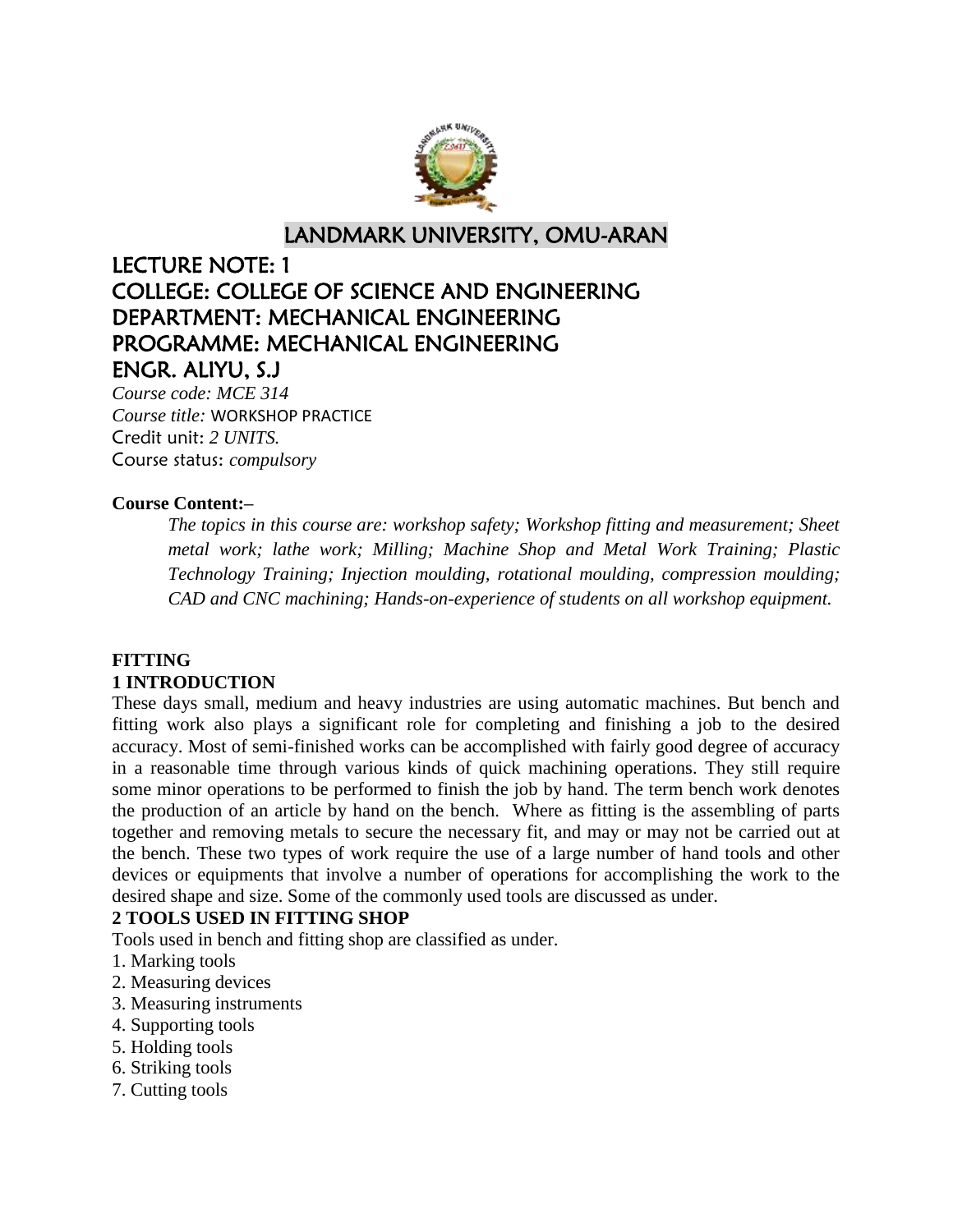#### 8. Tightening tools, and

9. Miscellaneous tools

The above mentioned tools are further classified and discussed as under.

# **Markeing Tools**

These are sub classified as steel rule, circumference rule, straight edge, flat steel square, bevel square, vernier protractor, combination set and surface gauge.

# **Measuring Devices**

Commonly used measuring devices and instruments used in bench and fitting shop are fillet and radius gauge, screw pitch gauge, surface plate, try square, dial gauge, feeler gauge, plate gauge and wire gauge.

# **Measuring Instruments**

**Line measuring and end measuring devices.** While using line measuring device, the ends of a dimension being measured are aligned with the graduations of the scale from which the length is read directly such as scales or steel rules. Whereas, with end measuring device, the measurement is taken between two ends as in a micrometer, vernier calipers and gauge block, etc. End measuring devices are commonly used for measuring accurate and precision dimensions of components. Some measuring instruments are employed for measuring linear dimensions and others are suitable for determining angular or geometric dimensions. Few measuring instruments are also kept for reference purposes as standards of comparison. The main measuring instruments are listed as under.

# **Linear measurements**

# **(A) Non-precision instruments**

- 1. Steel rule
- 2. Calipers
- 3. Dividers
- 4. Telescopic gauge
- 5. Depth gauge

# **(B) Precision instruments**

- 1. Micrometers
- 2. Vernier calipers
- 3. Vernier depth gauges
- 4. Vernier height gauges
- 5. Slip gauges
- **(C) Comparators**
- **(D) Coordinate measuring machines**
- **(***ii***) Angular measurements**

# **(A) Non-precision instruments**

- 1. Protector
- 2. Engineers square
- 3. Adjustable bevel
- 4. Combination set

# **(B) Precision instruments**

- 1. Bevel protector
- 5. Angle gauges
- 6. Sine bar
- 7. Clinometers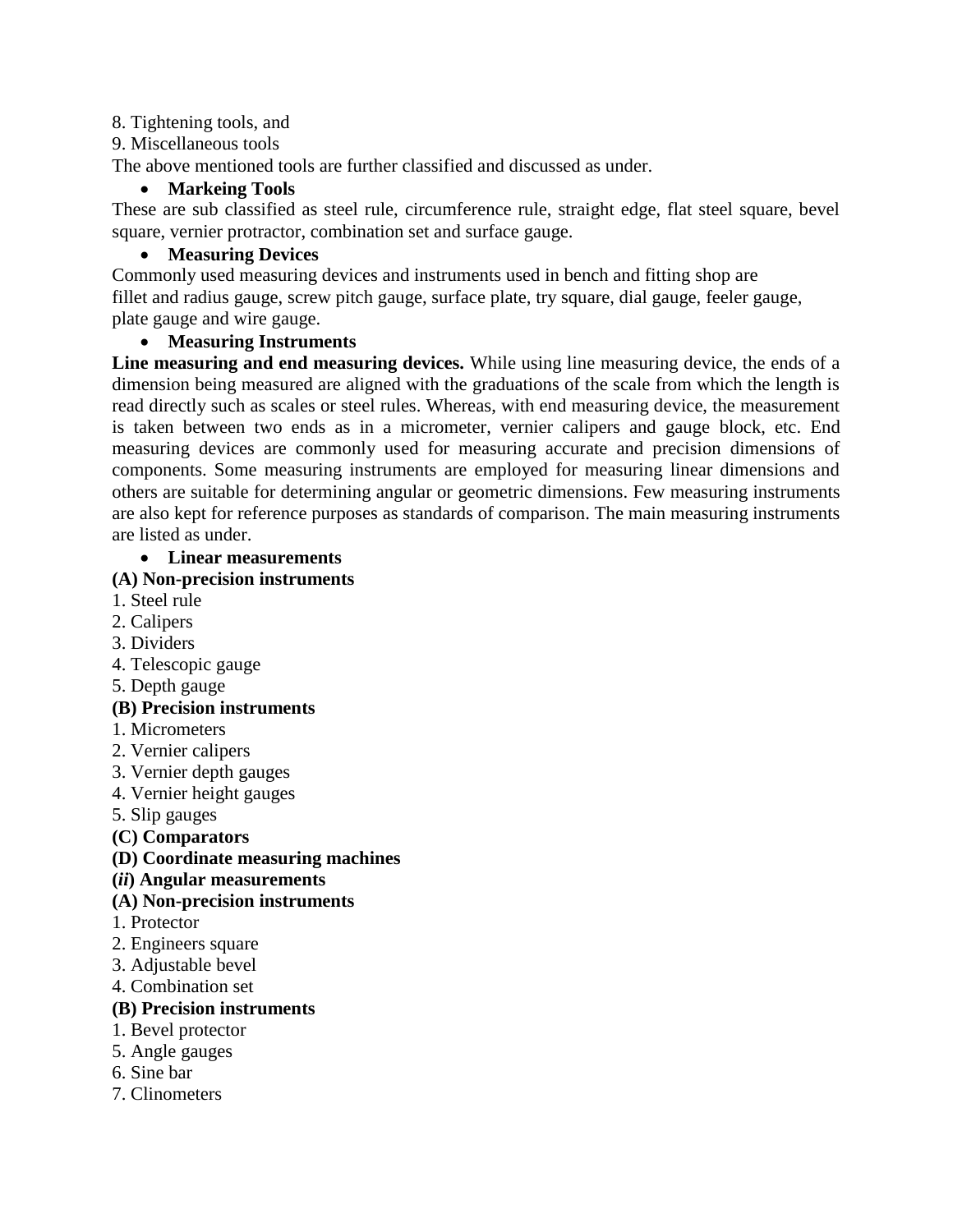# 8. Autocollimators

9. Sprit level

# **(***iii***) Surface measurement**

- 1. Straight edge
- 2. Surface gauge
- 3. Surface table
- 4. Optical flat
- 5. Profilo-meter

# **4. Supporting Tools**

These are vee-block, marking table, surface plate, and angle plate.

# **5. Holding Tools**

These are vices and clamps. Various types of vices are used for different purposes. They include hand vice, bench vice, leg vice, pipe vice, and pin vice. The clamps are also of different types such as c or g clamp, plane slot, goose neck, double end finger, u-clamp, parallel jaw, and clamping block.

# **6. Striking Tools**

These are various types of hammers such as ball peen hammer; straight peen hammer; cross-peen hammer; double face hammer; soft face hammer.

# **7. Cutting Tools**

These involve various types of files, scrapers, chisels, drills, reamers, taps, snip or shear and hacksaws.

**Files.** There are different types of files such as flat, square, round, triangular, knife, pillar, needle and mill.

**Scrapers.** These are flat, hook, triangular, half round types.

**Chisels.** There are different types of chisels used in fitting work such as flat chisel, cross cut chisel, diamond point chisel, half round chisel, cow mouth chisel and side cutting chisel. The other cutting tools are drills, reamers, taps, snips, hacksaws (hand hacksaw and power hacksaw) etc.

# **8. Tightening Tools**

These are pliers and wrenches, which are sub classified as under.

**Pliers.** These are namely ordinary, needle nose, and special type.

**Wrench.** These are open single ended, open double ended, closed ended adjustable, ring spanner, offset socket, t- socket, box wrench, pipe wrench and allen wrench.

#### **9. Miscellaneous Tools**

These are die, drifts, counter sink tools, counter boring tools, spot facing bit and drill press.

Some of above mentioned important tools are discussed as under.

# **Measuring Tools**

#### **Steel Rule**

Steel rule is generally employed for purpose of measuring rough dimensions and laying out them. It is always advisable to start measuring from 1 cm mark because the end of the rule is generally worn out

#### **Circumference Rule**

It is commonly used for measuring or laying out or as a straight edge. The specialty in this rule is that the circumference can be taken directly, below the diameter dimension.

#### **Straight Edges**

There are two types of straight edges namely four edge type (Fig. 1(a)) and bridge type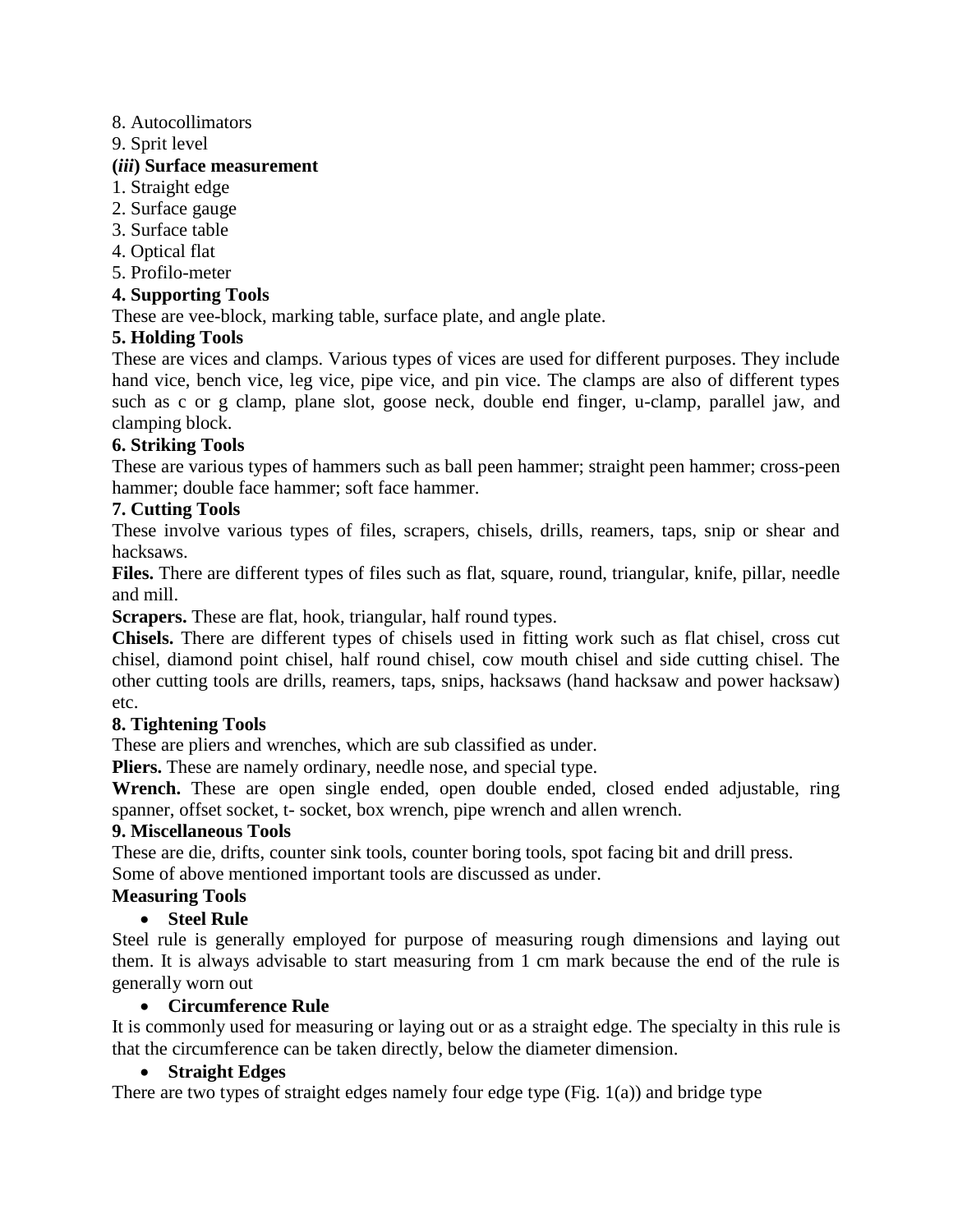(Fig. 1(b)) which are made of carbon tool steel and alloy steel. They are generally flat graduated bar of steel with one longitudinal edge beveled. Straight edges come in various lengths commonly varying from 2.5 mm up to one meter and above. They are mostly used for scribing long straight lines.



 **Fig. 1** Straight edges

# **Flat Steel Squrae**

It is a piece of flat hardened steel with graduations on either end. It is commonly used for marking lines in the perpendicular direction to any base line.

# **Scribers**

Fig. 2 shows the various types of scribers, which are sometimes called the metal worker's pencil. These are made up of high carbon steel and are hardened from the front edge. Scriber is used for scratching lines on the sheet metal during the process of laying out a job.



 **Fig. 2** Scribers

# **Bever Protractor**

The bevel protector (Fig. 3) is an instrument used for testing and measuring angles within the limits of five minutes accuracy. The common components of this instrument are base, disc which is fitted with a pivot at the centre and carries a datum line. On this pivot of the protector, the dial is allowed to rotate when the clamping nut is released. The other unit clamps the blade rigidly to the dial. The blade can be moved lengthwise. Vernier scale is also provided on the disc to take reading for accurate measurement. Dial is graduated in degrees over an arc.

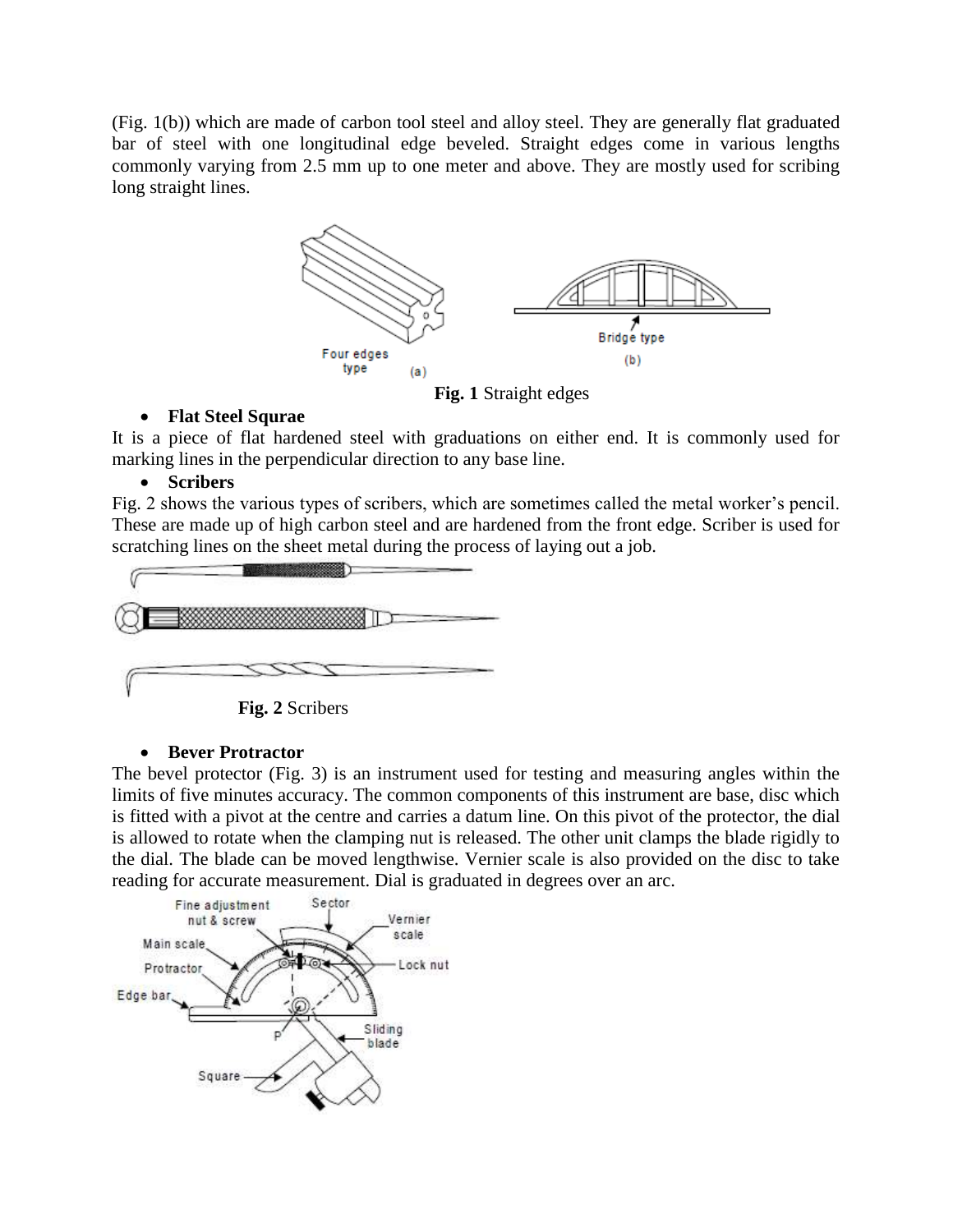### **Fig. 3.** Bevel protector

# **Divider**

It is used for marking and drawing circle and arcs on sheet metal.

# **Trammel**

Trammel is used for marking and drawing large circles or arcs, which are beyond the scope of dividers.

# **Prick Punch**

Fig. 4 shows the prick punch, which is used for indentation marks. It is used to make small punch marks on layout lines in order to make them last longer. The angle of prick punch is generally ground to 30° or 40° whereas for centre punch it is kept 60 ° or 90°.<br>60° or 90°  $\rightarrow \infty$ 





# **Centre Punch**

Fig. 4 shows the centre punch, which is used for locating centre for indentation mark for drilling purposes.

# **Surface Gauge or Scribing Block**

Fig. 5 illustrate the surface gauge which is a principal marking tool used generally in the fitting and the machine shops. It is made in various forms and sizes. It consists of a cast iron sliding base fitted with a vertical steel rod. The scriber or marker is positioned or set into an adjustable device using a knurled nut at one end. The scriber can be loosened or tightened by means of the nut. The marker is used to set it at any desired inclination, moved to and fro inside the hole accommodating it or adjust its height along the vertical pillar. It is commonly used in conjunction with either a surface plate or marking table. It is used for locating centres of round rod held in V- block, describing straight lines on work held firmly in its position by means of a suitable device like angle plate and also in drawing a number of lines parallel to a true surface. This device is a very simple form of surface gauge and it is largely being replaced by a more accurate instrument called universal surface gauge.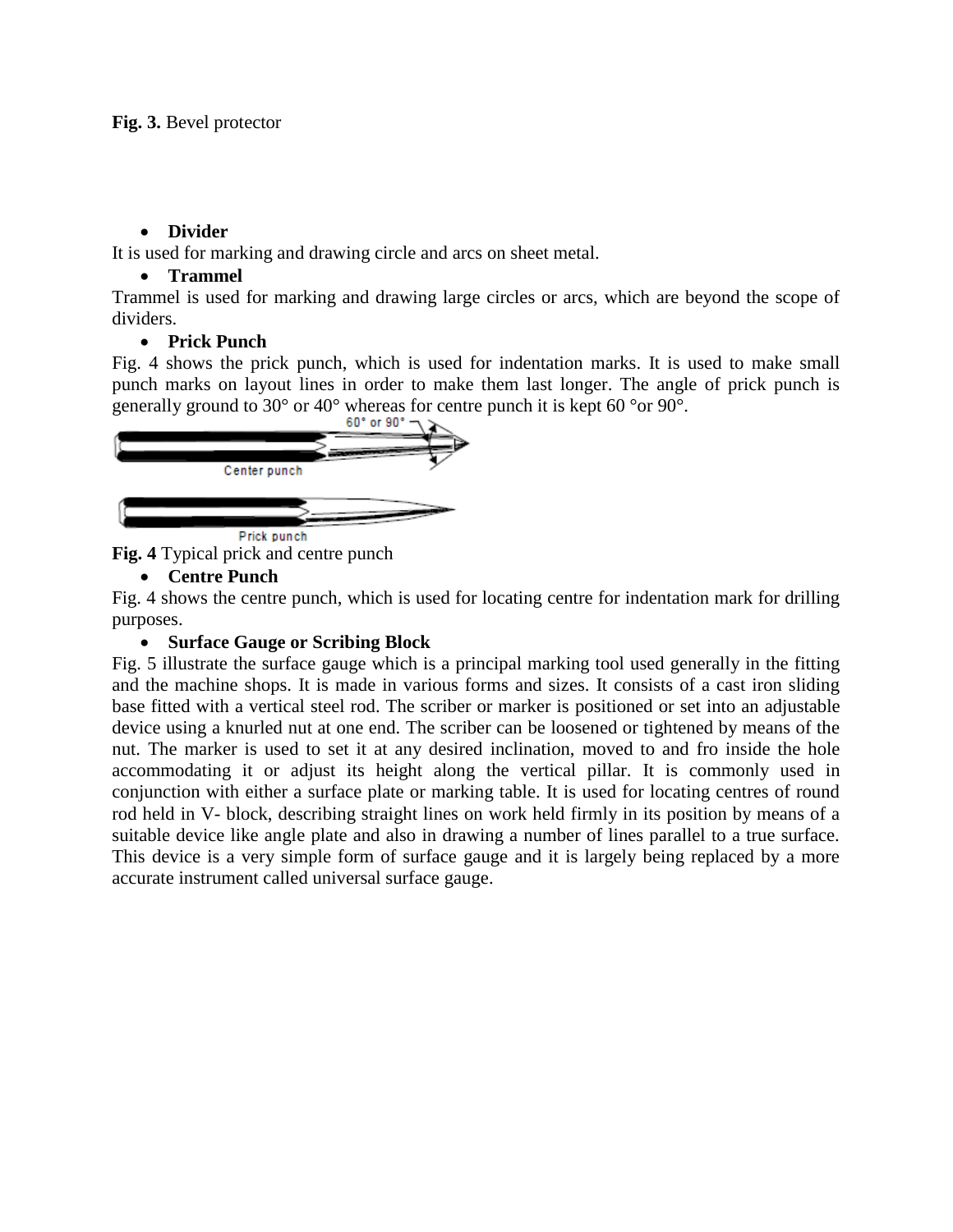

**Fig. 5** A surface gauge or scribing block

#### **Universal Surface Gauge**

Fig. 6 shows the universal surface gauge, which is an improved variety of the surface gauge simple scribing block. It is designed in such as way that appreciably finer adjustments can be made very quickly. It consists of a cast base perfectly machined and ground at the top, bottom and all sides. The base of the gauge usually carries a V-shaped slot at the bottom so as to render it suitable for use on round objects. Two guide pins are provided at the rear end of the base, which can be pressed down to project below the base of the gauge. These pins can also be used against the edge of the surface plate or any other finished surface for guiding the instrument during marking and scribing work. A swivel bolt is provided at the top of the base in which the spindle is fitted. This spindle can be swung and locked in any desired position by means of the adjusting screw, which is provided with a knurled nut at its end for this purpose. For marking purposes, the scriber is fitted in an adjustable screw on the spindle and is capable of being adjusted at any inclination and height along the spindle. A rocker is provided at the top of the base and it carries an adjusting screw at its rear end. During operation, the spindle is secured in the swivel bolt and is set at a desired inclination. The adjustable scriber is swiveled and set at approximately the required height. On bringing the point of the scriber at the exact correct height, finer adjustments are then made using adjusting screw provided on the rocker. Therefore, this gauge is commonly employed for scribing parallel lines at desired heights from a plane surface, comparing the trueness of two similar heights, setting out a desired height and similar other operations, and forms an indispensable instrument of bench work.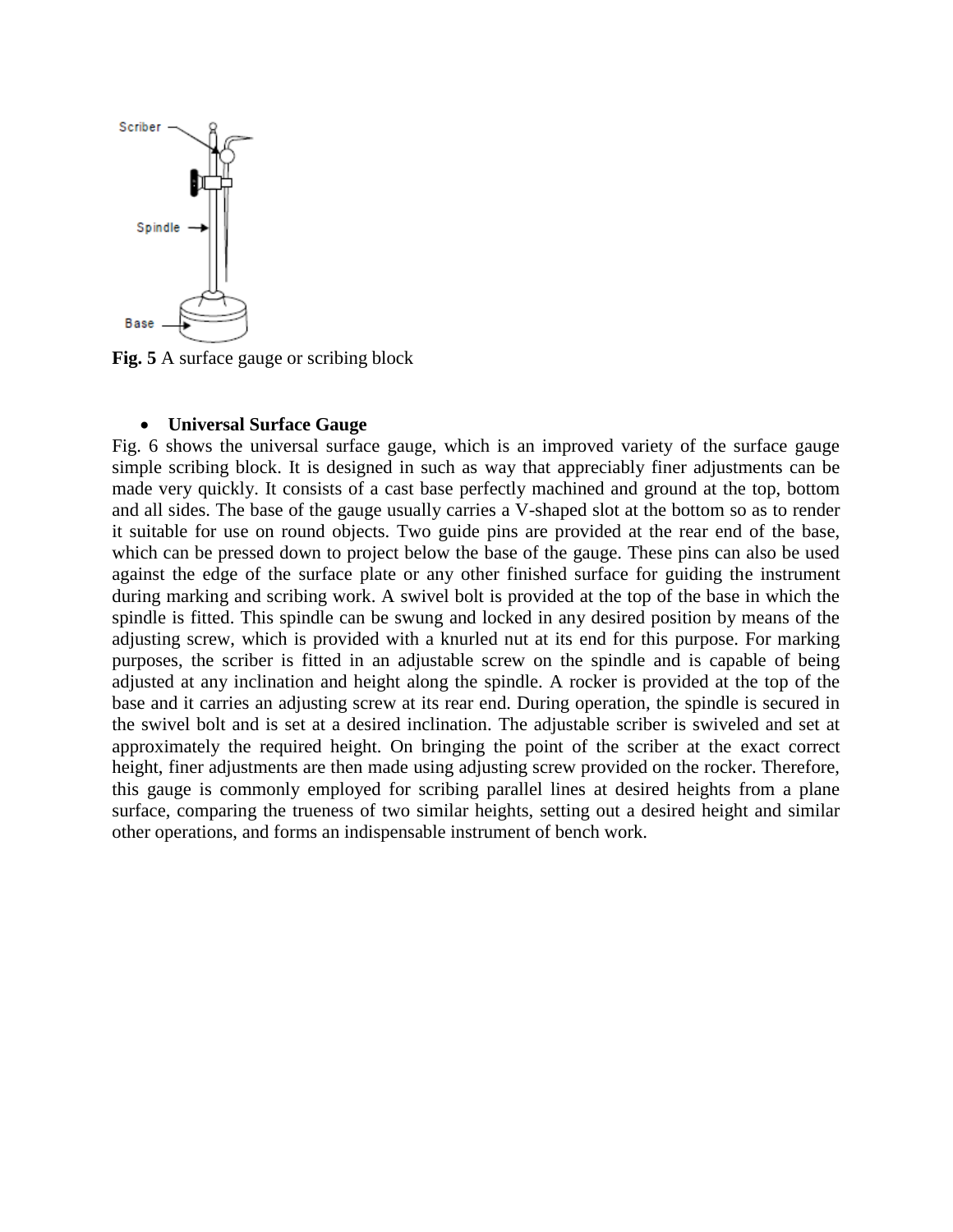

**Fig. 6** A universal surface gauge

#### **Measuring Devices**

There are some general purpose measuring devices such as fillet and radius gauge, screw pitch gauge, surface plate and try square which are described as under.

# **Fillet and Radius Gauge**

Fig. 7 shows the fillet and radius gauge, which is similar in construction to a screw pitch gauge and carries a similar metal case containing a number of steel blades in it. One set of blades, mounted on one end of the case carries concave end faces and the other set at the other end of the case, carries blades, which have convex end formations. The radii of the curvatures of the end formations are of different dimensions and thus provide a fairly wide range for quick checking and measuring of curvature. This instrument is highly useful for measuring and checking the inside and outside radii of fillets and other round surfaces. The fillet and radius gauges are made in thin strong strips curved to different radii at end. The use of this gauge is depicted through Fig. 19.8.





**Fig. 7** A fillet and radius gauge **Fig. 8** A use of fillet and radius gauge

#### **Screw Pitch Gauge**

Fig. 9 shows the screw pitch gauge, which is a highly fool-proof, very effective and fairly accurate instrument used to identify or check the pitch of the threads cut on different threaded items. It consists of a case made of metal carrying a large number of blades or threaded strips which have teeth of different pitches, cut on their edges and markings corresponding to these pitches on their surfaces. In operation, different blades are applied or tried on the threads one after the other and when any one of them is found meshing with the cut teeth, the relevant reading is read directly from the marking on the matching blade surface. This gauge can be commonly used to measure or check the pitches of both external and internal threads. The free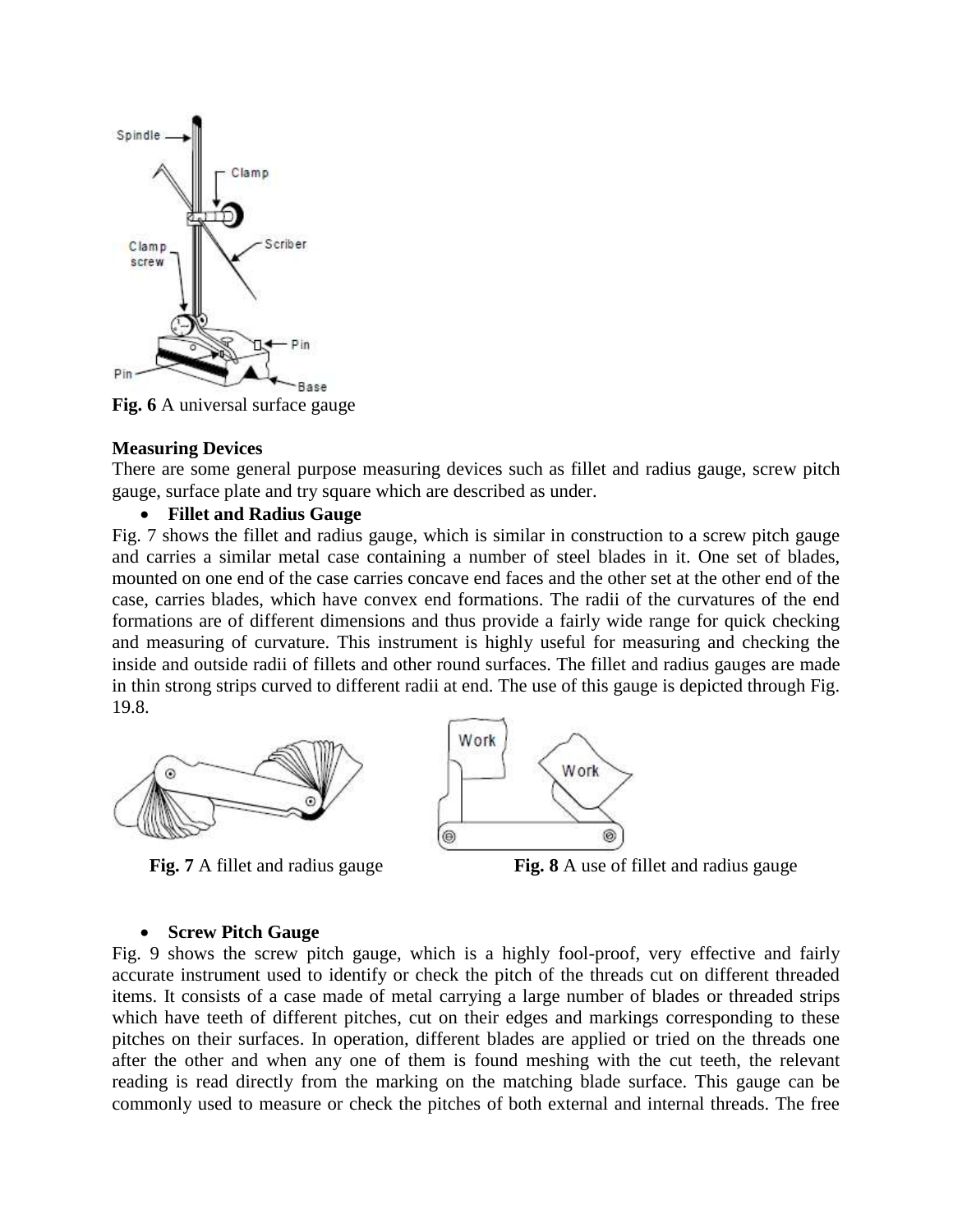ends of the screw pitch gauge blades are generally made narrow for enabling them to enter the hollow parts easily while checking the internal threads. In some instruments, the blades are made to have markings both for the pitches as well as a value equal to double the depth of the threads. The latter quantity helps in determining quickly the drill size to be used before tapping.



**Fig. 9** A screw pitch gauge

# **Try Square**

Fig. 10 shows the try square, which is also known as engineer's try square. It is very important tool required for scribing straight lines at right angles to a true surface or testing the trueness of mutually normal surfaces. It is made in different sizes out of steel pieces. In construction, it is similar to a carpenter's try square but is comparatively more accurate. It can be made either in one piece or in two pieces. It consists of a steel blade fitted into a steel stock of rectangular crosssection. It is sufficiently hardened and tempered to suit the need. Some precision kind of try squares is made with their blades having beveled edges properly ground and finished square. Both inner and outer surface of the blade are kept truly at right angles to the corresponding surfaces of the stock. In order to maintain this trueness, this tool should behandled with due care and should never be used as a striking or supporting tool or other work. The accuracy of this tool should be frequently checked to ensure the trueness as it affects the accuracy of the finished job to a significant extent. For checking the accuracy or trueness of a try square, the try square is made to lie flat on the top surface of a surface plate with the stock touching a machined edge of the plate. A straight line is marked along the outer edge of the blade and then the square turned over to take a new position. Another straight line is described along the outer edge of the blade in this new position of the try square. If both lines coincide with each other as they seems to be as one line only, then the try square can be said as true.



**Fig. 10** A try square

#### **Measuring Instruments**

Some common measuring instruments generally used in bench work or fitting shop are micrometer, vernier caliper, depth gauge, and vernier height gauge. These are discussed as under.

# **Micrometers**

The micrometers are commonly employed for measuring small dimensions with extreme accuracy of 0.01 mm. They may be of the three kinds -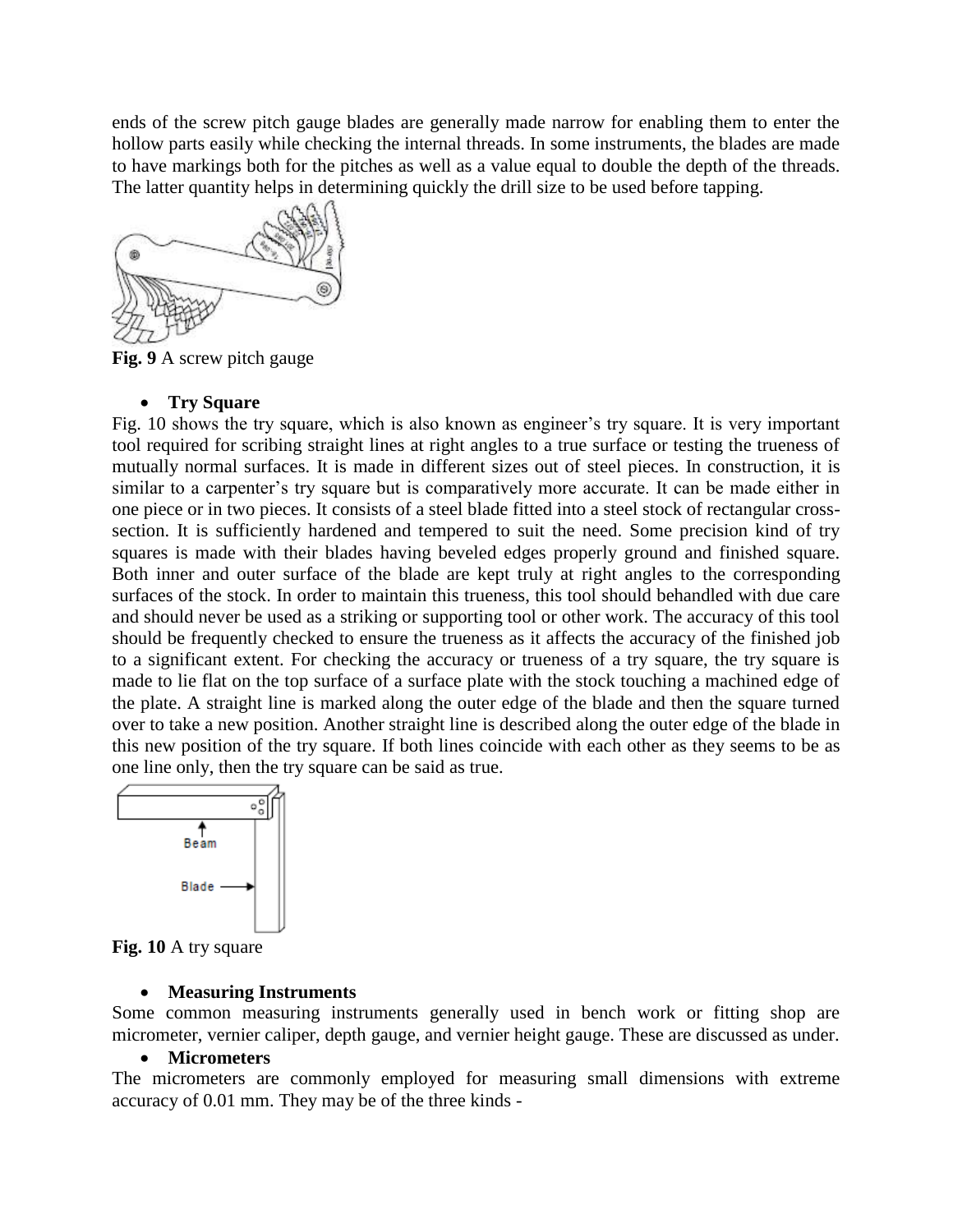(*a*) External micrometer for measuring external dimensions,

- (*b*) Internal micrometer for measuring internal dimensions, and
- (*c*) Depth micrometer for measuring depths.

For measuring a dimension in external micrometer, the work piece is held between the fixed anvil face and the spindle face of the micrometer. The spindle of the micrometer is allowed to move linearly towards the work by rotating thimble. When the spindle will touch the work piece properly, the ratchet will give its sound. The small locking lever is then rotated to clamp the spindle so that reading can be taken more accurately. Outside micrometers are used for measuring the outside dimensions of jobs, such as diameter of a bar, rod and thickness of plate. Generally, until and unless they are provided with the vernier attachment, the former can read up to 1/1000 or 0.001 inch and the latter up to 0.01 mm. The former are known as inches micrometers and the latter metric micrometers, which are gradually replacing the former due to the introduction or adopting of metric system. Inside micrometers are commonly used for measuring inside dimensions of the objects, such as inside dia. of a hole, width of a slot or cavity, etc. The outside micrometers are the most extensively used in industrial applications. All the micrometers, irrespective of the fact as to whether they carry graduations in inches or millimeters, are similar in construction. An out side micrometer is discussed as under.

# **OUTSIDE MICROMETER**

Fig. 11 shows an outside micrometer. It consists of the following main parts.

- 1. Metallic frame
- 2. Axial graduated sleeve
- 3. Circumferential screwed spindle
- 4. Hardened steel anvil
- 5. Thimble
- 6. Ratchet stop screw
- 7. Lock nut



**Fig. 11** Outside micrometer

Micrometer works commonly on the principle of nut and bolt assembly. The sleeve carries inside threads at the end, which forms the nut, and the screwed part of the spindle passes through it. The spindle and the thimble are secured to each other such that by rotating the thimble the spindle rotates. With the result, when the thimble is revolved, it advances towards or retards away from the fixed anvil, together with the spindle of the micrometer. The sleeve carries the graduations, which, in conjunction with the beveled and graduated part of the thimble, give the measure of the opening between the end faces of the anvil and the spindle. The ratchet arrangement provided at the end of the thimble prevents the spindle from pressing further against the surface of the piece being measured after the required feel has been attained, thus facilitating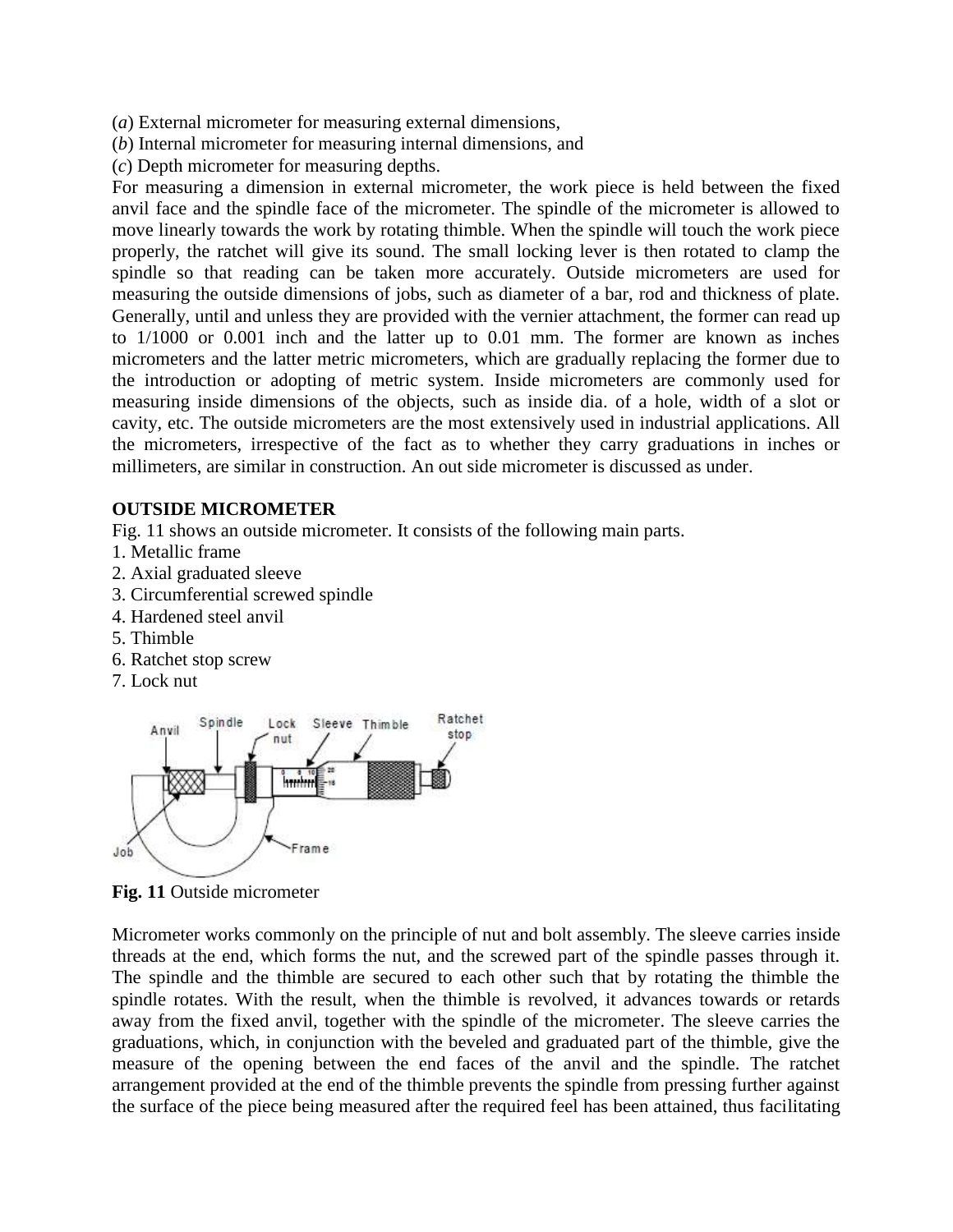a uniform reading and preventing the instrument from being damaged. Lock nut or locking lever is used for locking the micrometer for a desired amount of time after taking or setting the reading. The construction of the outside micrometer is discussed as under.

### **COMMON PARTS OF OUTSIDE MICROMETER**

(1) **Frame.** The U frame of micrometer is made of steel, cast steel, malleable cast iron or light alloy.

(2) **Hardened anvil.** It protrudes from the frame for a distance of at least 3 mm for holding and supporting the jobs for measurement.

(3) **Screwed spindle.** It does the actual measuring and possesses threads of 0.5 mm pitch.

(4) **Barrel or Sleeve.** It has datum or fiducially line and fixed graduations.

(5) **Thimble.** This is a tubular cover fastened with the spindle and moves with the spindle. The beveled edge of the thimble is divided into 50 equal parts, every fifth being numbered.

(6) **Ratchet.** This part is commonly recognized as friction stop of the micrometer, which acts as a precautionary measure also. It is a small extension to the thimble in which the ratchet slips when the pressure on the screw exceeds a certain amount.

This produces uniform reading and prevents any damage or distortion of the instrument.

(7) **Spindle clamp.** It is used to lock the instrument at any desired setting or at any particular reading.

# **READING ON MICRO METER**

It works on the fine assembly of nut and bolt principle where pitch of both nut and bolt plays a big role. The graduation on the barrel of micrometer is in two parts, namely one above the reference line and the other below. The higher line graduation above the reference line is graduated in 1 mm intervals. The first and every fifth are long and numbered 0, 5, 10, 15, 20 and 25. The lower or small graduations are graduated in mm intervals but each graduation shall be placed at the middle of the two successive upper graduations to be read 0.5 mm. The micrometer screw has a pitch of 0.5 mm, while the thimble has a scale of 50 divisions round its circumference. Thus, on making or rotating through one complete turn, the thimble moves forward or backward by one thread pitch of 0.5 mm, and one division of its scale is, therefore, equivalent to a longitudinal movement of  $0.5 \times 1/50$  mm = 0.01 mm. It is the value of one division on the thimble, which is the least that can be correctly read with the help of a micrometer and is known as the least count. For measurement, the job is kept between the end of the spindle and the fixed anvil, which is fitted to the frame. When the micrometer is closed, the line marked 0 (zero) on the thimble coincides with the line marked 0 (zero) on the graduated sleeve. In metric outside micrometer, the pitch of the spindle screw is 0.5 mm and the graduations provided on the spindle of the micrometer are in millimeters and subdivided into 0.5 mm. Now in one turn of the thimble of the micrometer, owing to the 0.5 mm. pitch of the spindle screw, the spindle will move through 0.5 mm and therefore, the corresponding opening between the faces of the fixed anvil and the spindle will be 0.5 mm. This opening will go on increasing by the same distance 0.5 mm for each further rotation of the thimble. The beveled edge of the thimble carries 50 equal divisions on its periphery in which every 5th division is marked. It is seen above that for one complete turn of the thimble the spindle moves through 0.5 mm. Now let the thimble is rotated one small division on its beveled edge i.e. 1/50 of the turn. The corresponding displacement of the spindle will then be  $0.5 \times 1 / 50 = 0.01$  mm. Depth micrometer is used for measuring depth of holes and is shown in Fig. 12. Screw thread micrometer (Fig. 13) is used to measure the pitch diameter of the thread to an accuracy of 0.01mm and 0.001 inches. It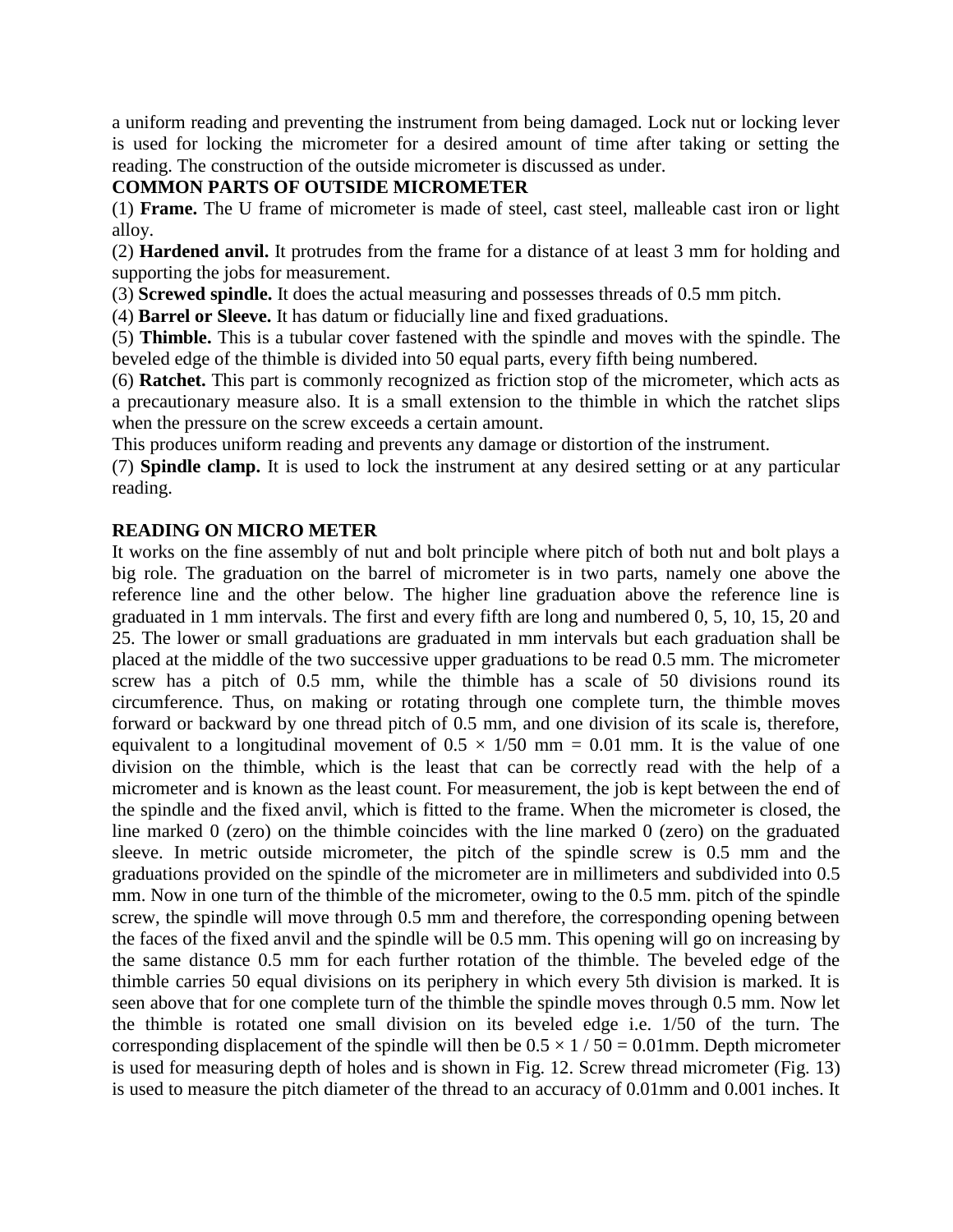comprises of similar parts as that of outside micrometer accept the shapes of fixed and moveable anvils. The fixed and moveable anvils possess the thread profiles for thread adjustment for measurement of the pitch diameter.



micrometer

#### **Steel Rule**

It is the simplest measuring tool just like a scale used in fitting shop. A six inch semi flexible rule is shown in Fig. 14 Other types of rules are described in the chapter on carpentry shop. Most of the dimensions are measured by the steel rule in workshops.

لىسىنىشىنىشىسئىسىنىسانسىسا

**Fig. 14** A steel rule

#### **Caliper**

Calipers are generally of two types inside and outside to make internal or external measurements. They do not have direct scale reading. They transfer the measurement from jobs to scale or vice versa. Fig.15 shows a simple outside caliper. The caliper is held in a rule as shown in Fig. 16 to read the size. It is used to make external measurement such as thickness of plates, diameter of sphere and cylinders. Fig. 17 shows the standard spring joint outside caliper.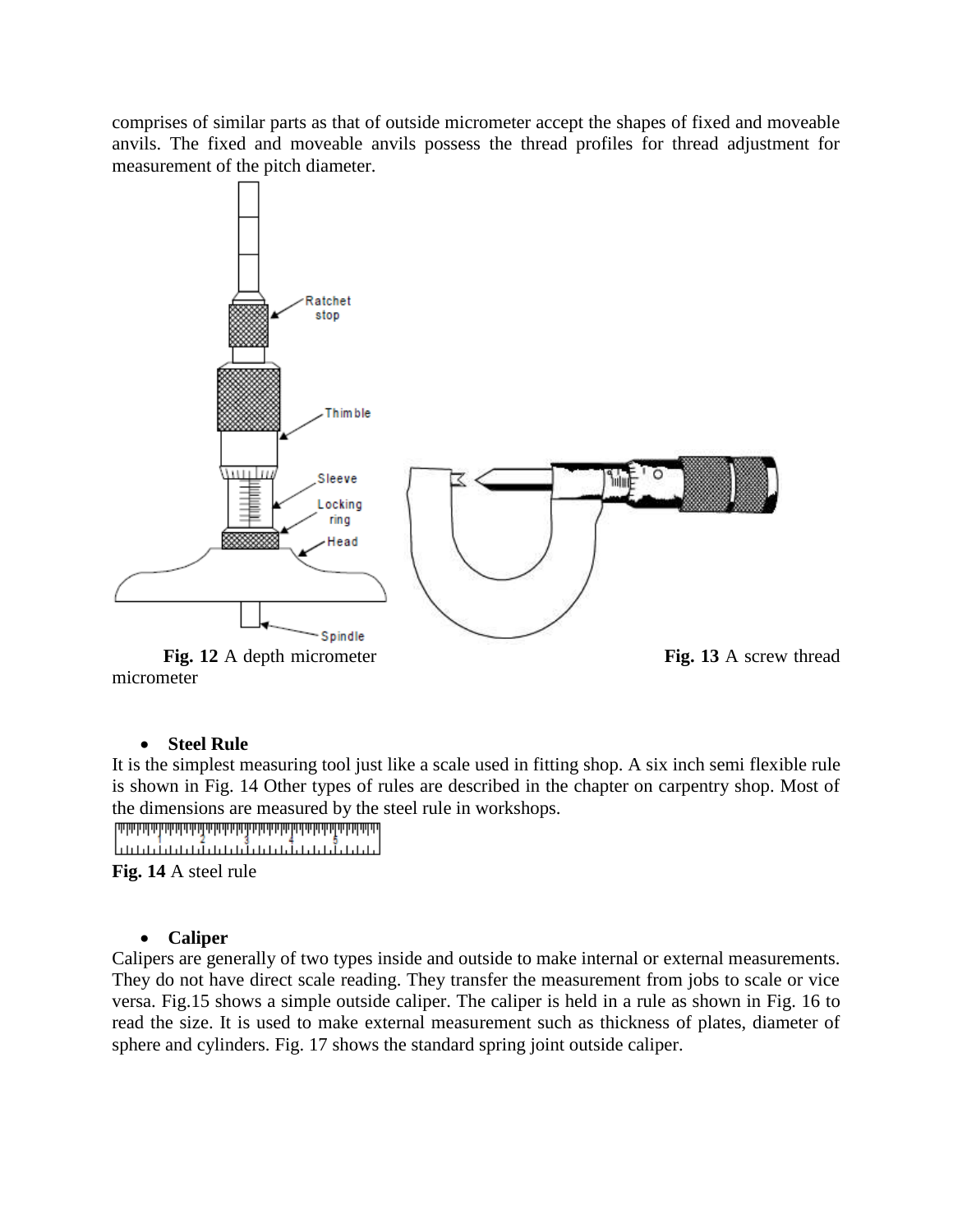

**Fig. 15** A simple outside **Fig. 16** A caliper held in rule **Fig. 17** A standard spring caliper joint outside caliper

#### **Vernier Caliper**

Fig. 18 shows the vernier caliper, which is commonly used to measure accurately

- (1) outside diameters of shafts,
- (2) thicknesses of various parts,
- (3) diameters of holes or rings and
- (4) internal dimensions of hollow jobs or articles.<br> $\overline{F}$  Fine adjustment clamp



#### **Fig. 18** A vernier caliper

It works on the principle of vernier and can measure the dimensions to an accuracy of 0.02 mm. For making a measurement of external dimensions, the job is placed between the fixed and the movable jaws. The movable or the sliding jaw is moved until it almost contacts the job kept against the fixed jaw. The sliding jaw assembly of the vernier caliper that carries the fine adjustment screw should be clamped to the graduated beam with the help of adjustment clamp. The two jaws are then brought into contact with the job by moving the sliding jaw with the help of fine adjustment screw. The jaws should make now definite contact with the job but should not be tight. The main slide assembly is then locked to the beam with help of clamp. The caliper is then carefully removed from the job to prevent springing the jaws and the reading is taken. For making a measurement of internal dimensions, the job is placed outward between the fixed and the movable jaws meant for measuring inner dimension.

**Vernier Depth Gauge**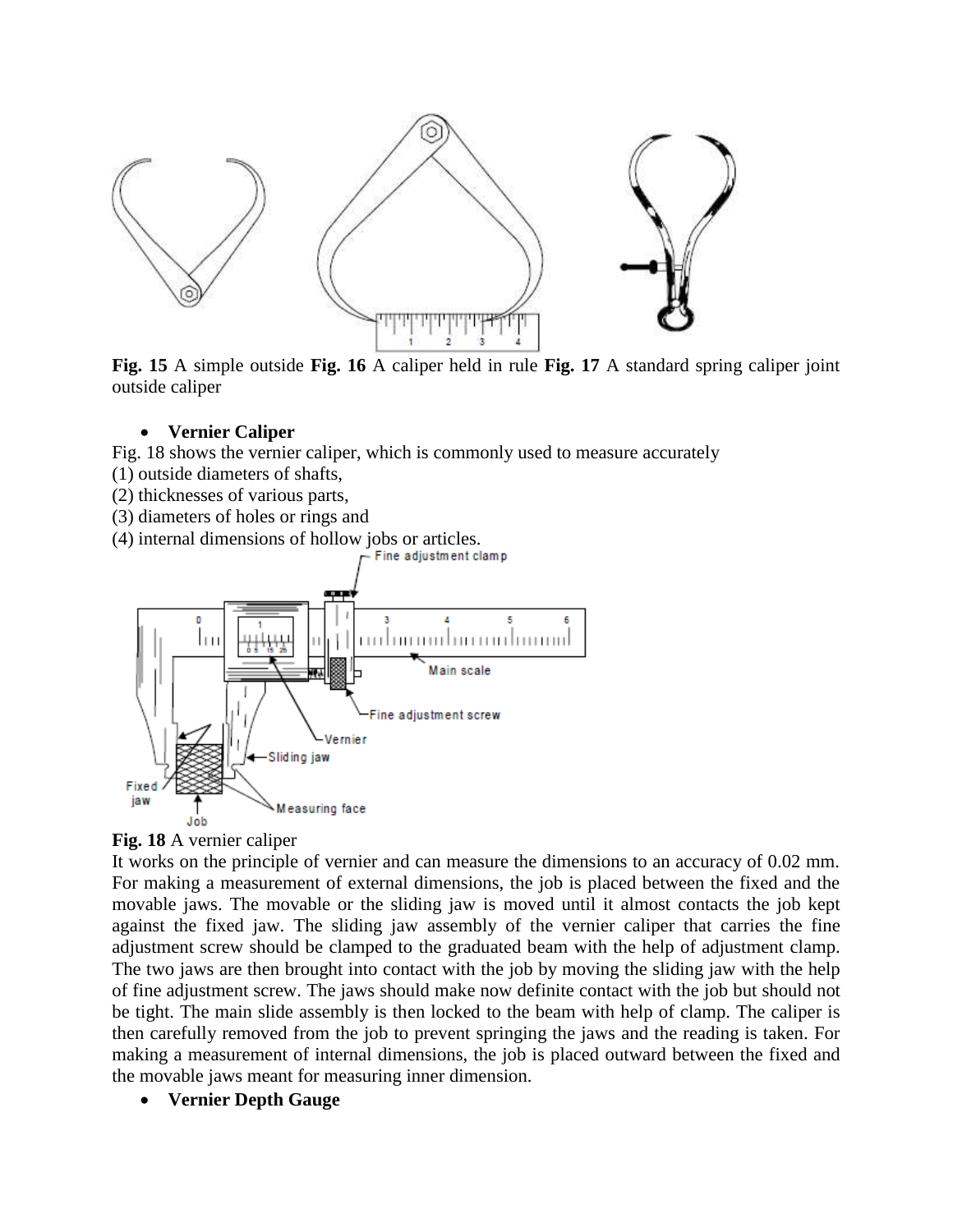Vernier depth gauge is basically employed for checking depths of blind holes such as grooves, slots, depth of key ways and heights of shoulders, etc. The principle on which it works is the same as that of a vernier caliper. It is available with similar measuring accuracies as the vernier caliper and readings are taken the similar manner. It consists of a movable head with a base, which moves along the beam. A main scale on the beam and vernier scale on the sliding head with fine adjustment screw are incorporated in the similar manner as in a vernier caliper.

#### **Vernier Height Gauge**

Fig. 19. illustrates the vernier height gauge, which is employed for measuring the height of parts and in precision marking work. It consists of a heavy base, an accurately finished bottom, a vertical bar mounted square to the base, carrying the main scale, a sliding head with vernier, an auxiliary head with fine adjustment screw and nut and a bracket attached to the sliding head. This bracket is provided with a clamp by means of which interchangeable jaws can be fixed over there. The jaws can be fixed for measuring height or replaced by scribing jaws according to requirement or need. The graduations on the height gauge are given in Fig. 20.



 **Fig. 19.** A vernier height gauge



**Fig. 20** A graduation on the vernier height gauge

#### **Wire Guage**

The wire gauge is a flat and circular steel sheet metal piece having slots all along its periphery as shown in Fig. 21. These slots have different standard sizes, which are engraved near their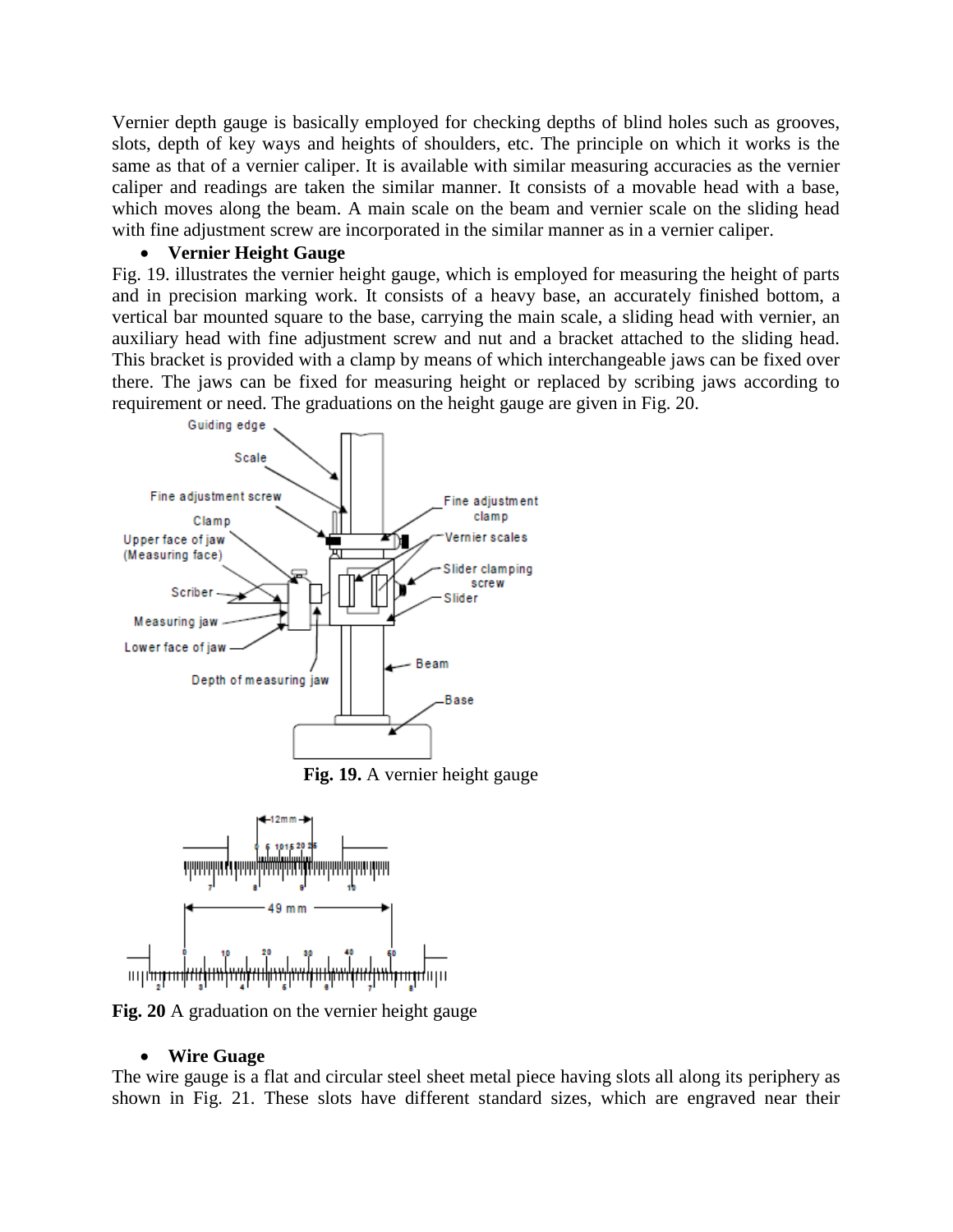bottom. The size of each slot represents the correct diameter of the wire or thickness of the sheet of which it represents the gauge. The gauge number varies inversely as the size of the wire. That is the higher the gauge number, the thinner the wire and vice versa.



**Fig. 21** A wire gauge

#### **Dial Indicators**

The dial indicators are also known as dial gauges and are shown in Fig. 22 (a, b). They are generally used for testing flatness of surfaces and parallelism of bars and rods. They are also used for testing the machine tools. They are available in both metric as well as in inches units. Inches dial indicator of 0.001" measuring accuracy is in commonly used but they are also available up to an accuracy of 0.0001". The commonly used metric dial indicator has an accuracy of 0.01 mm. Those having 0.001 mm accuracy are also available, however they are used in highly precision measurement work.

#### **Bevel Gauge**

An adjustable bevel gauge is widely used for checking, comparing or transferring angles and laying out work. It comprises of two adjustable blades, which can be positioned into almost any orientation to adjust any required angle. However, the direct reading is not obtained and the angle must be set or checked from some other angular measuring instrument.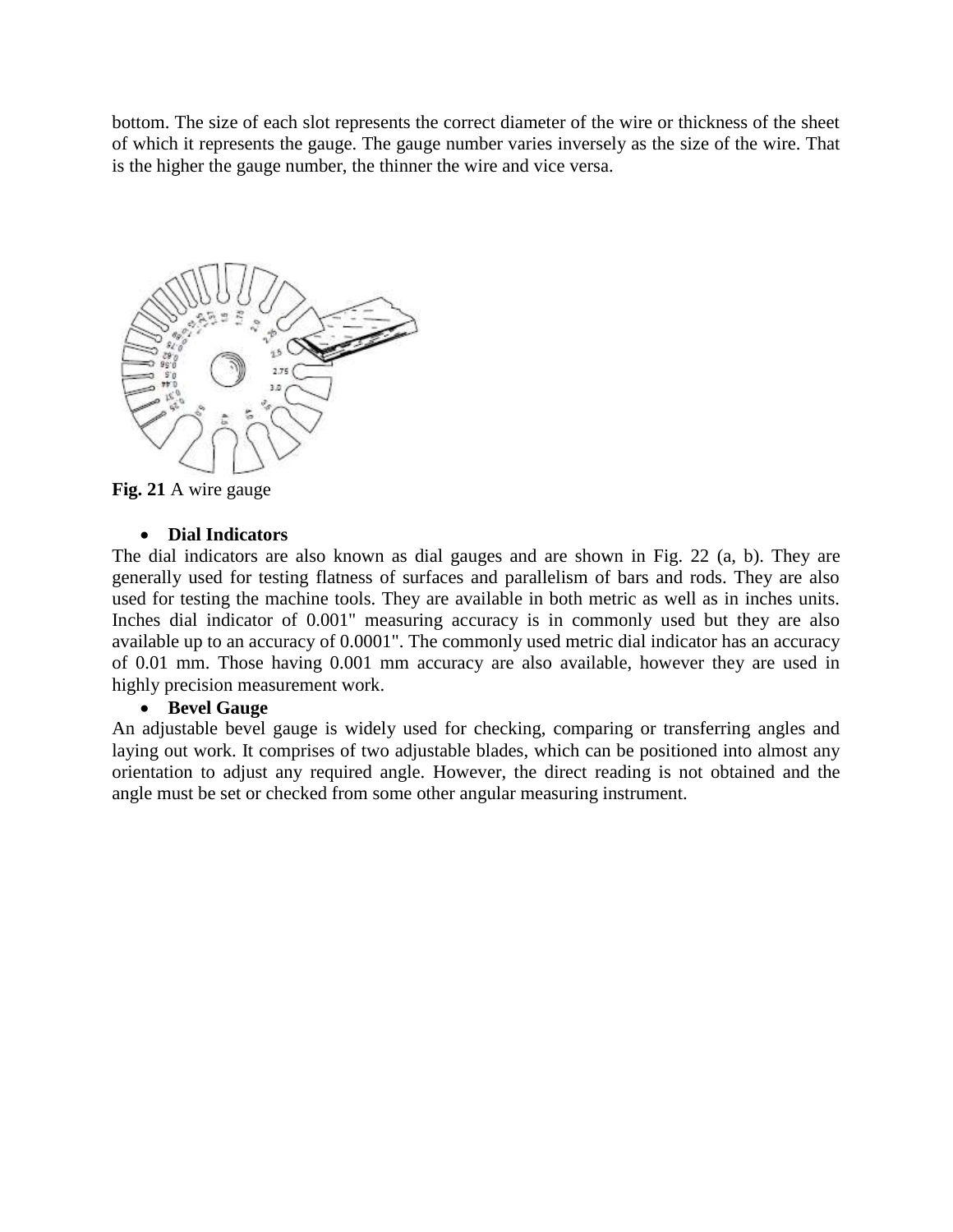



**Fig. 22 (a)** A continuous type **Fig. 22 (b)** A dial indicator of

dial indicator Brown and Sharp Co.

#### **Combination Set**

Combination set is an important instrument which has the combination of instruments namely square head, a centre head, and a bevel protractor and sprit level as depicted in Fig. 23. It is a very useful instrument frequently utilized in the bench work and machine shop measurements. The three portions of the combination set are used separately being held in at any desired position by nuts which engage in a slot machined on the whole length of the beam at its back. The beam of the instrument acts as a rule, which is marked in inches or centimeters or in both for measuring the length and height as and when required. The square head possesses one edge square to the rule, giving a right angle, where as the other edge form an angle of 45°. It is provided with a spirit level. The scale on the protractor may be divided into degrees or a vernier attached whereby the angle can be measured in degrees and minutes. It is also fitted with a spirit level to help in leveling the work of setting it at an angle. The centre head with the rule fastened to it is called a centre square. It has two arms at right angles to one another and is so set on the rule that this angle is exactly divided in two by the edge of the rule. It may be used to find the centre of a round bar or shaft. Spirit level is commonly used for checking levels and other measurement. It is designed to handle measurements, layout and checking of angles. The square head is used for checking 90° angle or as a square as shown in Fig 24. The protractor head may be utilized with a rule to measure angles or to measure the slope of a surface as shown in Fig. 25.

#### **19.2.3.11 Semi-circular Protractor**

It resembles with a semi-circular protractor and is commonly used is geometrical drawings. Protractor used in sheet metal work is made from steel and often required for making or measuring angles.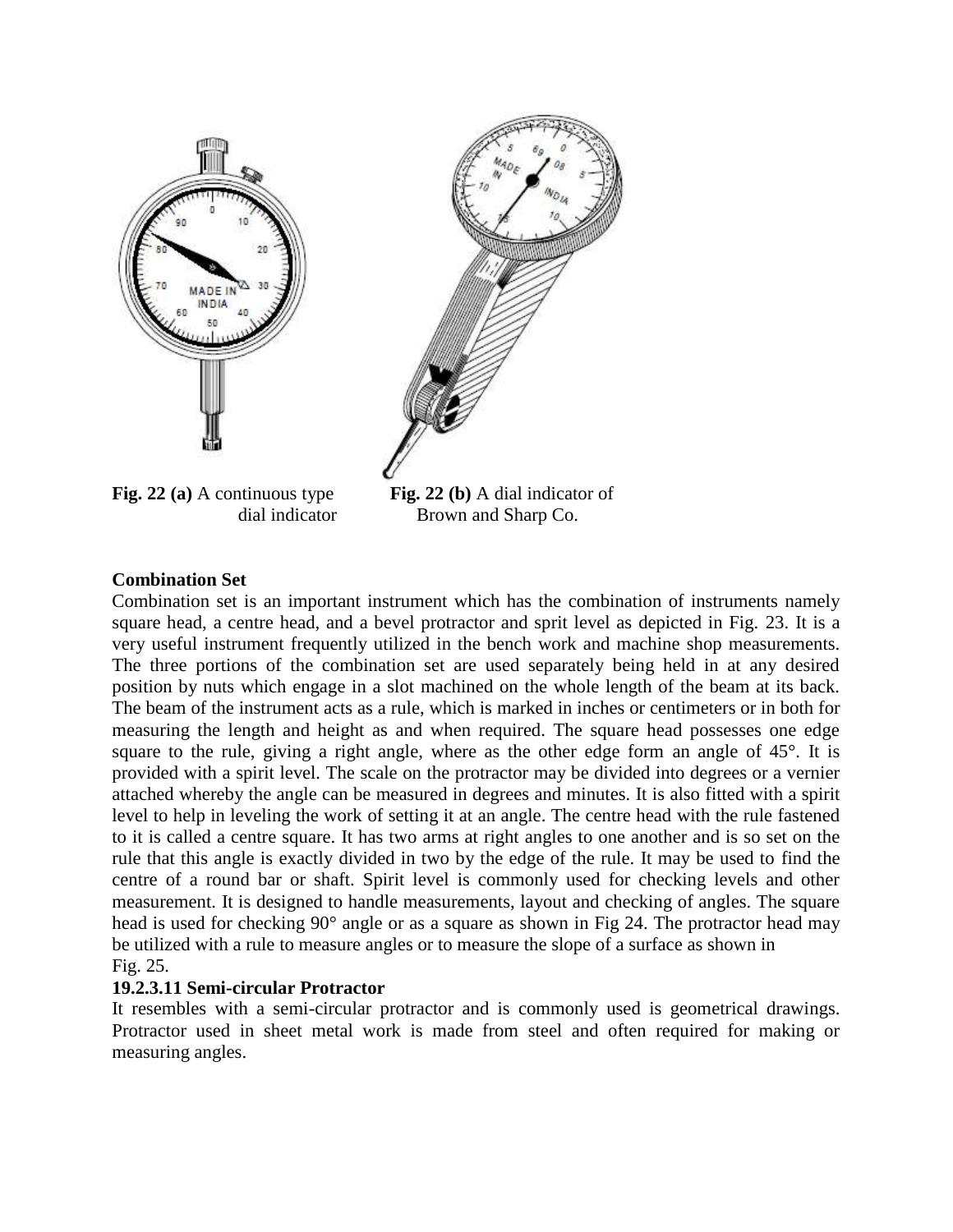

**Fig. 25** Checking 45° angle using combination set

### **Slip Gauges**

Slip gauges are also called as precision gauges blocks. They are made of rectangular blocks using alloy steel, which are being hardened before finishing them to size of high degree of accuracy. They are basically used for precise measurement for verifying measuring tools such as micrometers, comparators, and various limit gauges. The distance between two opposite faces determines the size of the gauge. They are made in higher grades of accuracy. The grade most commonly used in the production of components, tools, and gauges is Grade I, for rough work. Grade II and for checking other gauges. They are supplied in sets, the size of which varies from a set of about 112 pieces down to one containing 32 pieces. In English measurement there are five sets containing 81,49,41,35 and 28 pieces. An 81-set has a wide range of combination but for general purpose a 49-set is usually preferred. The measurement is made by end to end assembly of slip gauge blocks and very little pressure in wring form is being applied.

#### **Inspection Gauges**

Inspection gauges are commonly employed to avoid costly and lengthy process of testing the component dimensions. Fig. 26 represented the principle of limit gauging. These gauges are basically used for checking the size, shape and relative positions of various parts. These are of fixed type measuring devices and are classified as standard and limit. Standard gauges are made to the nominal size of the part to be tested and have the measuring member equal in size to the mean permissible dimension of the part to be checked. Limit gauges or "go" and "no go" gauges are made to the limit sizes of the job to be measured. Sides or ends of the gauge are made corresponding to maximum and minimum permissible size of the job for its acceptance or rejection. The objective of limit gauges is to identify whether the actual dimensions of the work are within or outside the specified limits of acceptance. The double end kind of limit gauge has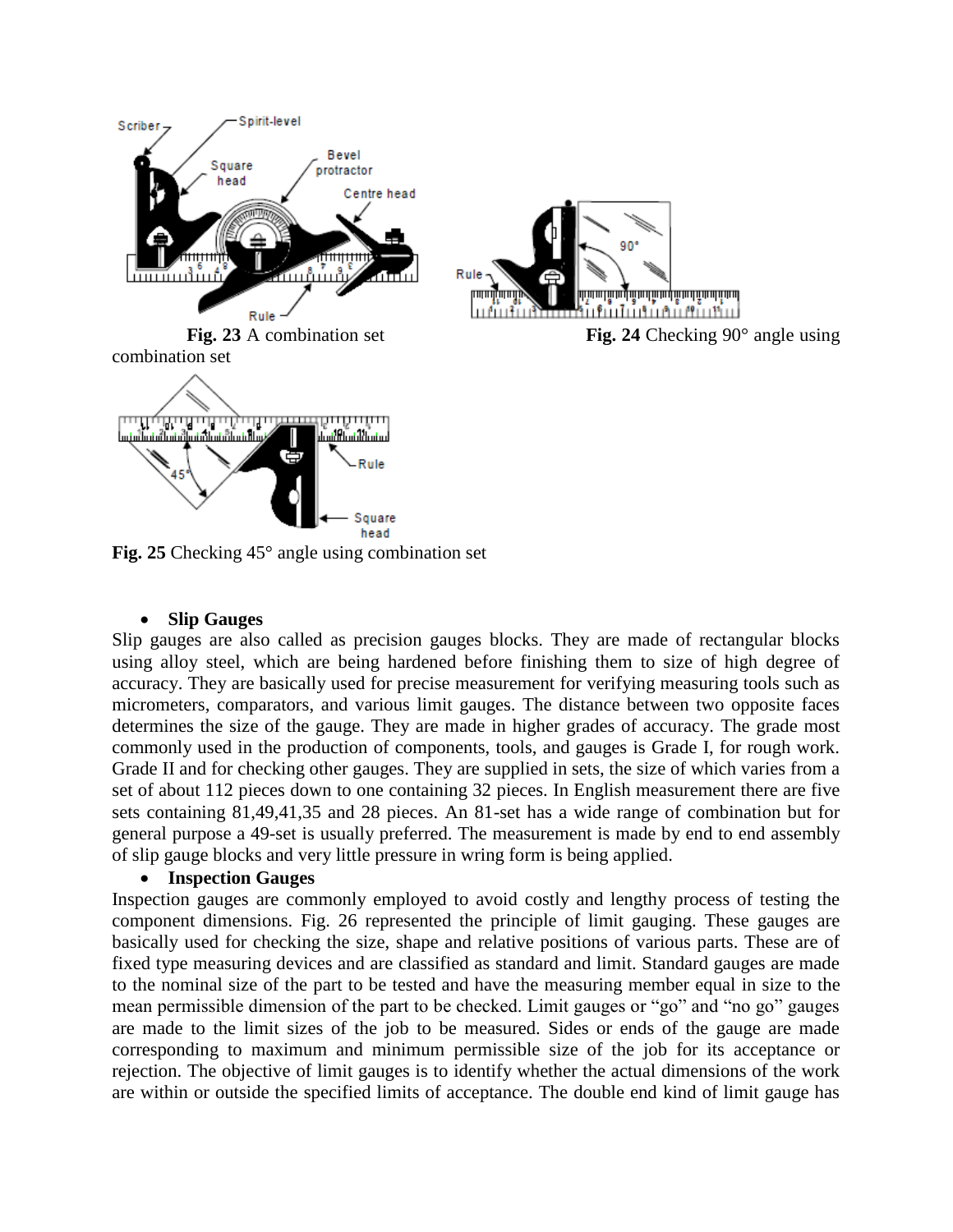the GO portion at one end and the NO GO portion at the other end. GO portion must pass into or over an acceptable piece but the NO GO portion should not pass. Inspection gauges may be classified as working, inspection, and reference or master gauges. The working and inspection gauges are generally employed for inspection of components from stage to stage.



**Fig. 26** A principle of limit gauge

Reference or master gauges are needed only for checking the size or condition of other gauges. The gauges are generally classified into:

- 1. Gauges for checking shafts
- 2. Gauges for checking holes
- 3. Gauges for checking forms
- 4. Gauges for checking threads
- 5. Gauges for checking tapers

The gauges commonly used in production work are

- 1. Progressive or step plug gauge (Fig. 27(a))
- 2. Thread plug gauge (Fig. 27(b))
- 3. A combination of internal and external non adjustable gauges (Fig. 27(c))



- 4. Ring gauge
- 5. Snap gauges (Fig. 28)